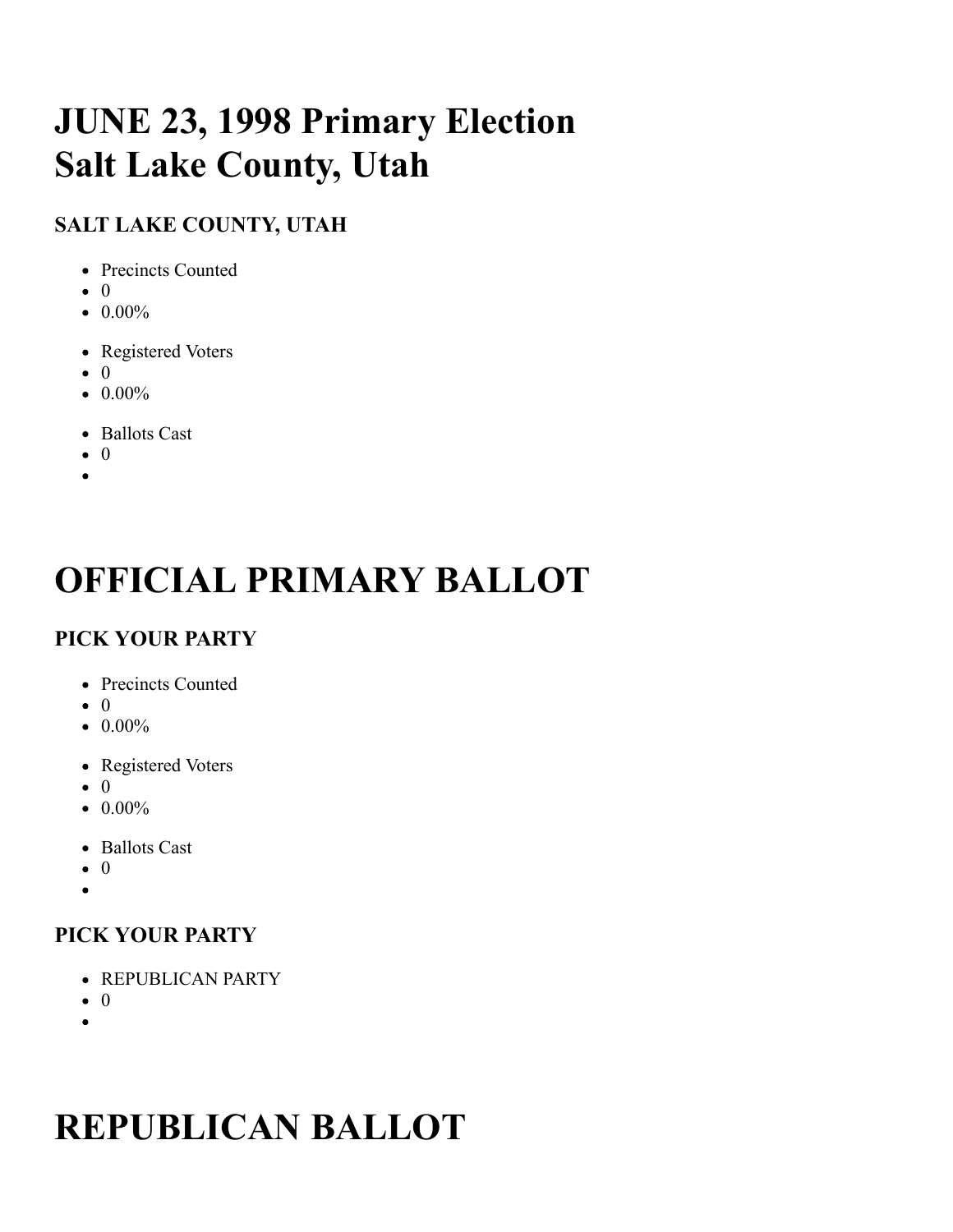#### **CONGRESS 3**

- Precincts Counted
- $\bullet$  0
- $\bullet$  0.00%
- Registered Voters
- $\bullet$  0
- $\bullet$  0.00%
- Ballots Cast
- $\bullet$  0
- $\bullet$

#### **For US REPRESENTATIVE District #3**

- CHRIS CANNON
- $\bullet$  0
- 
- JEREMY FRIEDBAUM
- $\bullet$  0
- $\bullet$

#### **SALT LAKE COUNTY, UTAH**

- Precincts Counted
- $\bullet$  0
- $\bullet$  0.00%
- Registered Voters
- $\bullet$  0
- $\bullet$  0.00%
- Ballots Cast
- $\bullet$  0
- $\bullet$

#### **For COUNTY COMMISSIONER "A"**

- MARY CALLAGHAN
- $\bullet$  0
- $\bullet$
- WENDY SMITH
- $\bullet$  0
- $\bullet$

#### **For COUNTY COMMISSIONER "B"**

- STEPHEN M. (STEVE) HARMSEN
- $\bullet$  0
- $\bullet$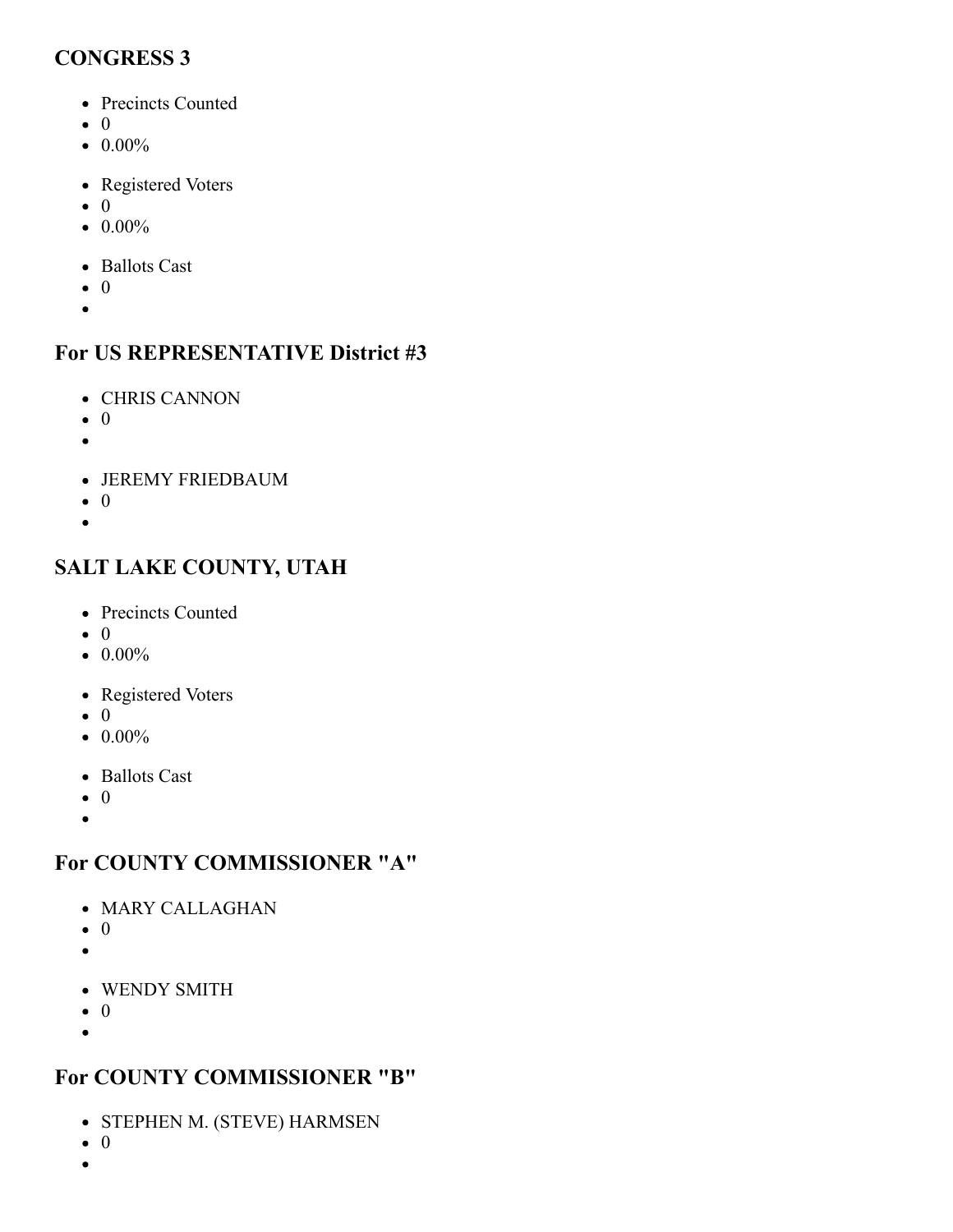- MARK L. SHURTLEFF
- $\bullet$  0
- $\bullet$

## **For DISTRICT ATTORNEY**

- MARK J. GRIFFIN
- $\bullet$  0
- $\bullet$
- NEAL GUNNARSON
- $\bullet$  0
- $\bullet$

## **ST\_REP 30**

- Precincts Counted
- $\bullet$  0
- $\bullet$  0.00%
- Registered Voters
- $\bullet$  0
- $\bullet$  0.00%
- Ballots Cast
- $\bullet$  0
- $\bullet$

## **For STATE REPRESENTATIVE Dist # 30**

- BRYAN J. IRVING
- $\bullet$  0
- $\bullet$
- PAUL F. MECHAM
- $\bullet$  0
- $\bullet$

# **ST\_REP 39**

- Precincts Counted
- $\bullet$  0
- $\bullet$  0.00%
- Registered Voters
- $\bullet$  0
- $\bullet$  0.00%
- Ballots Cast
- $\bullet$  0  $\bullet$

# **For STATE REPRESENTATIVE Dist # 39**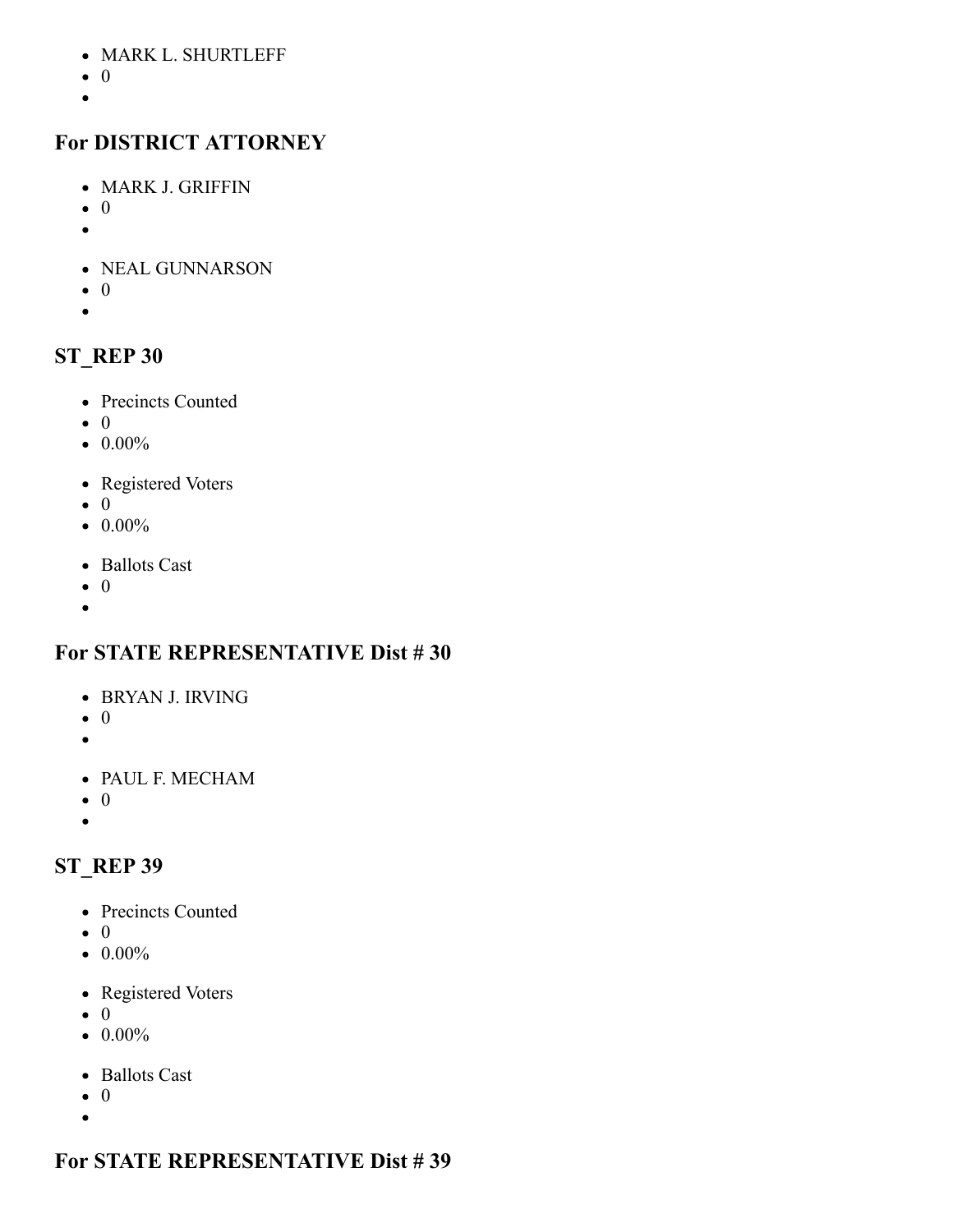- RICK BERRY
- $\bullet$  0
- 
- DAVID L. ZOLMAN, SR
- $\bullet$  0
- $\bullet$

## **ST\_REP 44**

- Precincts Counted
- $\bullet$  0
- $\bullet$  0.00%
- Registered Voters
- $\bullet$  0
- $\bullet$  0.00%
- Ballots Cast
- $\bullet$  0
- $\bullet$

## **For STATE REPRESENTATIVE Dist # 44**

- CHAD E. BENNION
- $\bullet$  0
- $\bullet$
- CARLTON E. BOWEN
- $\bullet$  0
- $\bullet$

# **ST\_REP 48**

- Precincts Counted
- $\bullet$  0
- $\bullet$  0.00%
- Registered Voters
- $\bullet$  0
- $\bullet$  0.00%
- Ballots Cast
- $\bullet$  0
- $\bullet$

## **For STATE REPRESENTATIVE DisT # 48**

- BRIGITTE DAWSON
- $\bullet$  0
- $\bullet$
- RICHARD PERRY
- $\bullet$  0